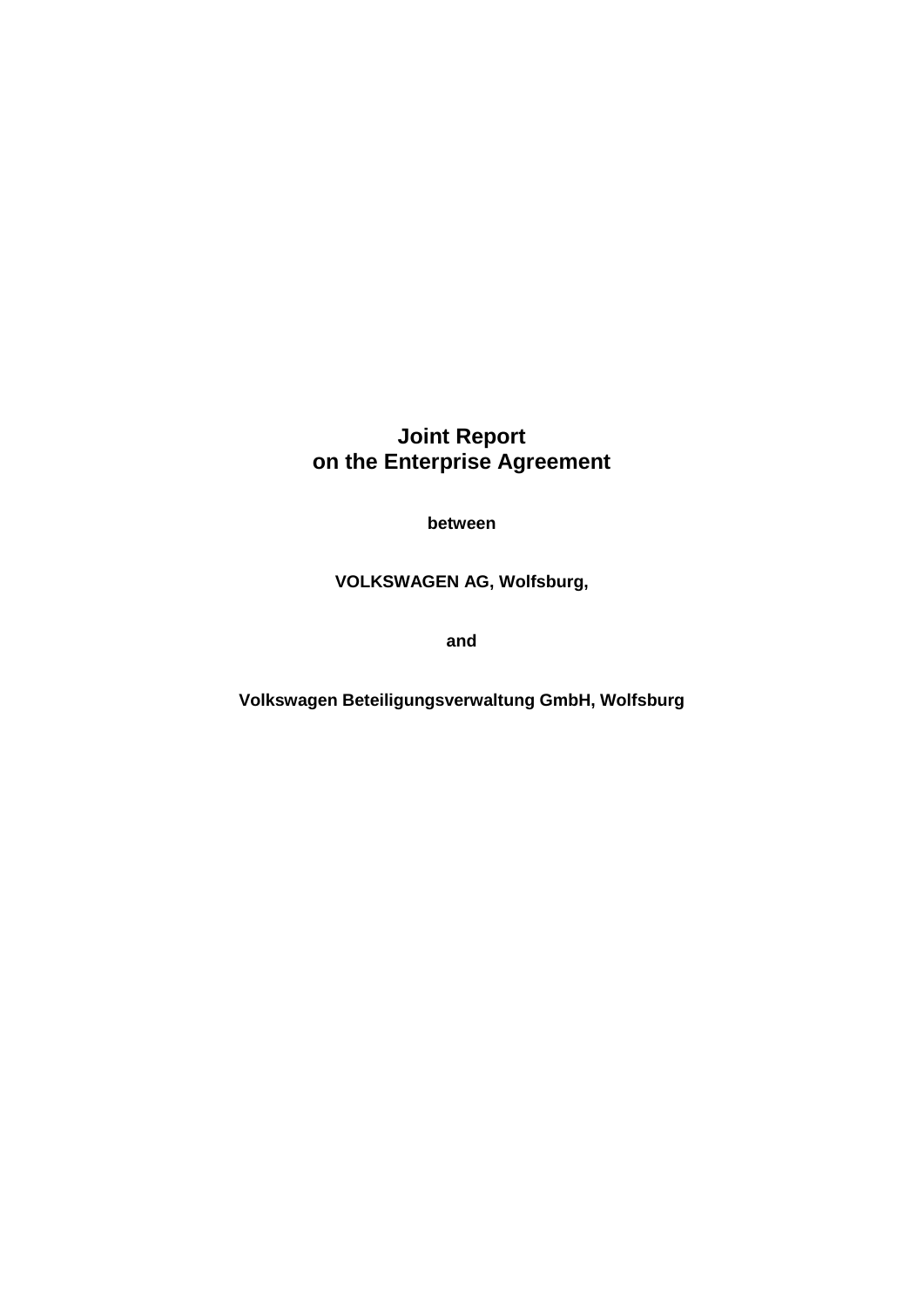## **1. Introduction**

VOLKSWAGEN AG (hereinafter referred to as VW AG) and Volkswagen Beteiligungsverwaltung GmbH concluded the attached control and profit and loss transfer agreement (hereinafter referred to as the Agreement) on February 6, 2017.

Before the Agreement can become effective, it must be approved by the Annual General Meeting of VW AG and the Shareholders' Meeting of Volkswagen Beteiligungsverwaltung GmbH and must be entered in the Commercial Register at the domicile of Volkswagen Beteiligungsverwaltung GmbH. Upon being entered in the Commercial Register at the domicile of Volkswagen Beteiligungsverwaltung GmbH, it shall become effective retroactively (with the exception of the right to issue instructions) for the period as of the start of the current fiscal year of Volkswagen Beteiligungsverwaltung GmbH.

In order to inform the shareholders of both companies and enable them to prepare their respective resolutions, the Board of Management of VW AG and management of Volkswagen Beteiligungsverwaltung GmbH hereby jointly submit the following report in accordance with section 293a of the German Stock Corporation Act (*Aktiengesetz*, hereinafter referred to as AktG).

# **2. Parties**

#### **a) VW AG**

VW AG, Wolfsburg, Germany, is registered in the Commercial Register of the District Court of Braunschweig under HRB 100484 and is the listed parent company of the Volkswagen Group. VW AG's share capital in accordance with its Articles of Association is €1,283,315,873.28 and is divided into 295,089,818 ordinary shares and 206,205,445 preferred shares. The shares are bearer shares. The fiscal year is the calendar year.

VW AG's purpose is the manufacture and distribution of all types of vehicle and engines, accessories for them and all systems, machines, tools and other technical products. The company is authorized to undertake all business transactions and all measures that are connected to the company's purpose or appear conducive to it directly or indirectly. As part of that, it can also establish branches, and found or acquire other companies or take a participating interest in such companies, in Germany and abroad.

The members of the Board of Management are Mr. Matthias Müller, Mr. Karlheinz Blessing, Mr. Herbert Diess, Mr. Francisco J. Garcia Sanz, Mr. Jochem Heizmann, Mr. Andreas Renschler, Mr. Rupert Stadler, Ms. Hiltrud Werner and Mr. Frank Witter.

As the parent company of the Volkswagen Group, VW AG firstly develops vehicles and components for the Group brands and secondly produces and distributes in particular passenger cars and light commercial vehicles of the Volkswagen brand. In its function as parent company, VW AG also directly or indirectly holds investments in AUDI AG, SEAT S.A., ŠKODA AUTO a.s., Scania AB, MAN SE, Dr. Ing. h.c. F. Porsche AG, Volkswagen Financial Services AG as well as numerous other companies in Germany and other countries.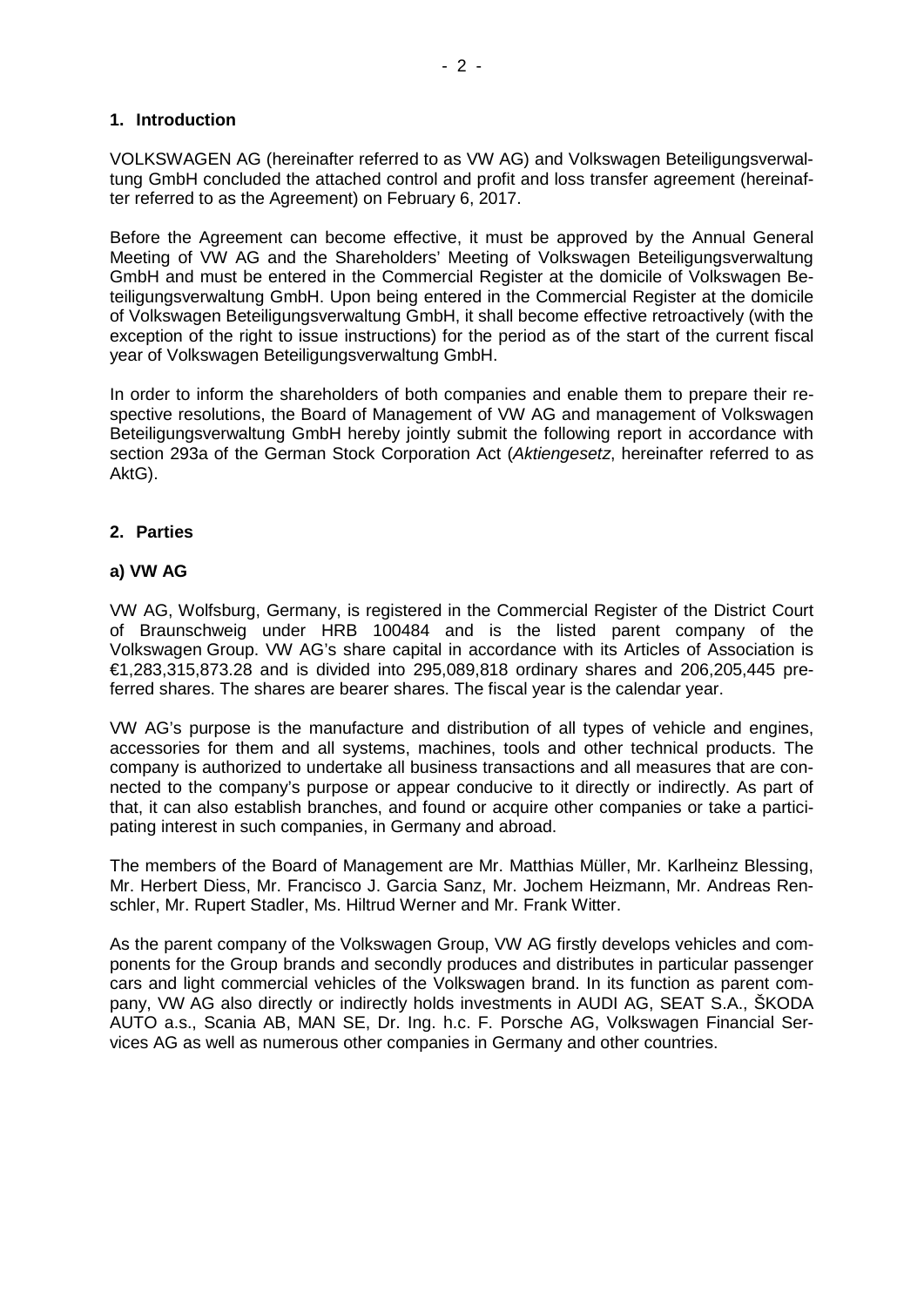## **b) Volkswagen Beteiligungsverwaltung GmbH**

Volkswagen Beteiligungsverwaltung GmbH, Wolfsburg, Germany, is registered in the Commercial Register of the District Court of Braunschweig under HRB 206246 and is a holding company within the Volkswagen Group. Volkswagen Beteiligungsverwaltung GmbH's share capital in accordance with its Articles of Association is €25,000.00. The fiscal year is the calendar year.

Volkswagen Beteiligungsverwaltung GmbH's purpose is to hold and manage equity investments in companies, where their purpose is, or is related to, the manufacture and distribution of all types of vehicle and engines, accessories for them and all systems, machines, tools and other technical products or where this appears conducive to this purpose directly or indirectly. The company is authorized to undertake all business transactions and measures that appear conducive to the company's purpose directly or indirectly. In particular, it can found other companies in Germany and other countries, dissolve and merge them, acquire and dispose of equity investments, in particular those that provide financial services, and exercise all other rights derived from the equity investments.

Its Managing Directors are Mr. Albrecht Möhle and Mr. Kai Otto.

VW AG directly holds all the shares in Volkswagen Beteiligungsverwaltung GmbH.

## **3. Legal and economic reasons for concluding the control and profit and loss transfer agreement**

Conclusion of the attached Agreement, which consists of a control agreement and a profit and loss transfer agreement, is necessary in order to achieve complete integration and a tax unity between VW AG and the aforesaid company. There are currently no equivalent alternatives in economic or tax-related terms.

Conclusion of a control agreement is the best means of ensuring consistent management of Volkswagen Beteiligungsverwaltung GmbH and its integration in the Volkswagen Group. The control agreement enables the Board of Management of VW AG and management of Volkswagen Beteiligungsverwaltung GmbH to issue instructions and ensure that VW AG and Volkswagen Beteiligungsverwaltung GmbH act as one. Although the Shareholders' Meeting of a German limited-liability company (GmbH) has a right to issue instructions to management, the precise scope of this right is not defined by law. The control agreement creates the legal certainty and clarity required for that. As a result, management measures can be geared better to the Group's common interests. An instruction by the Shareholders' Meeting also requires a formal resolution to be adopted by the shareholders. Consequently, the right of the Shareholders' Meeting to issue instructions is not suitable in the same way as a control agreement to the envisaged objective of ensuring consistent management of Volkswagen Beteiligungsverwaltung GmbH.

Conclusion of a profit and loss transfer agreement is, in accordance with sections 14(1) and 17 of the Corporate Income Tax Act (*Körperschaftsteuergesetz*, hereinafter referred to as KStG), absolute necessary for a corporate income tax and trade tax group between Volkswagen Beteiligungsverwaltung GmbH as the controlled entity and VW AG as the controlling entity. The corporate income tax and trade tax group means that Volkswagen Beteiligungsverwaltung GmbH as the controlled entity and VW AG as the controlling entity will be assessed for tax together. The advantage of that is that positive and negative earnings of Volkswagen Beteiligungsverwaltung GmbH can be offset at the same time with negative or positive earnings of VW AG and other companies in the consolidated tax group. As a result, the Group's tax cash flow and tax expense can be optimized. The extent of the advantages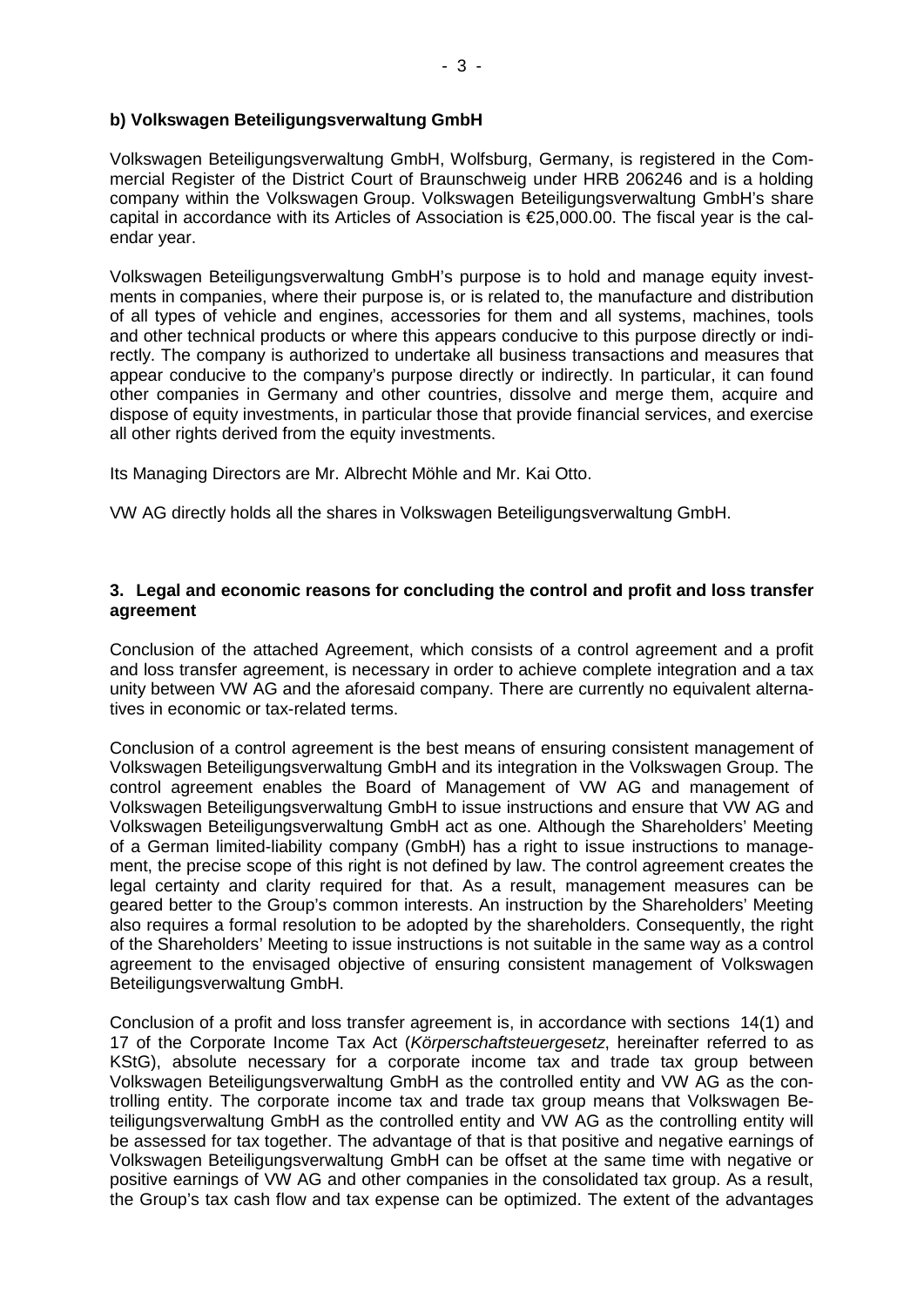resulting from the income tax group depends on the future earnings of Volkswagen Beteiligungsverwaltung GmbH, which cannot be forecast with reasonable assurance at present. There is no sensible economic alternative to conclusion of the profit and loss transfer agreement. In particular, the envisaged corporate income tax and trade tax group cannot be achieved – pursuant to the mandatory provisions of the KStG – solely by concluding the control agreement or another enterprise agreement within the meaning of section 292 AktG.

## **4. Explanation of the control and profit and loss transfer agreement**

The Agreement essentially contains the following provisions:

- a) Management of Volkswagen Beteiligungsverwaltung GmbH is subordinated to VW AG in accordance with section 1 of the Agreement. That means VW AG is authorized to issue instructions, in particular on matters related to managing the company and running its business, to management of Volkswagen Beteiligungsverwaltung GmbH. Management of Volkswagen Beteiligungsverwaltung GmbH is obliged to obey VW AG's instructions. The right to issue instructions only applies toward management, but not toward the Shareholders' Meeting, the Supervisory Board or employees of Volkswagen Beteiligungsverwaltung GmbH or toward subsidiaries of Volkswagen Beteiligungsverwaltung GmbH. In principle, instructions that are disadvantageous to Volkswagen Beteiligungsverwaltung GmbH are also permissible, if they serve the interests of VW AG or the Volkswagen Group. Management of Volkswagen Beteiligungsverwaltung GmbH is not authorized to refuse to obey an instruction if it believes the instruction does not serve the interests of VW AG or Volkswagen Group, unless the instruction obviously does not serve such interests. No special form is required to issue an instruction. The legal representatives of VW AG must apply the due care and diligence of a prudent and conscientious manager in issuing instructions to Volkswagen Beteiligungsverwaltung GmbH. Instructions to modify, continue, cancel or terminate the Agreement (section 299 AktG), instructions that, if obeyed, would violate mandatory statutory regulations or provisions in the Articles of Association of Volkswagen Beteiligungsverwaltung GmbH, and instructions that would jeopardize the existence of Volkswagen Beteiligungsverwaltung GmbH are not permissible.
- b) Under section 2(1) of the Agreement, Volkswagen Beteiligungsverwaltung GmbH is obliged to transfer its entire profit to VW AG. Pursuant to the reference made in section 2(1) of the Agreement, the profit is calculated in accordance with section 3 of the Agreement, i.e. the profit must be calculated in accordance with the requirements of German commercial law, in particular the regulations on payout blocks and in compliance with the provisions applicable to corporate income tax. In addition, section 2(2) to (4) of the Agreement must be observed as regards the transfer of profits.

Under section 2(2) of the Agreement, Volkswagen Beteiligungsverwaltung GmbH may – with the approval of VW AG – set up reserves from its net income for the year, where this is economically necessary on the basis of a reasonable commercial assessment and is also permissible under German commercial law. Other reserves that are set up during the term of the Agreement must be released at the request of VW AG, where this is justified on the basis of a reasonable commercial assessment, and used to settle any net loss for the year or transferred as profit to VW AG. The provision reflects the regulation in section 14(1) sentence 1 number 4 KStG, under which reserves that have been set up are only recognized for tax purposes if they are economically justified on the basis of a reasonable commercial assessment.

Transfer of income from the release of other reserves set up before the Agreement commenced is excluded in accordance with section 2(3) of the Agreement. Although this can be deduced indirectly by means of argumentum a contrario from section 301 sen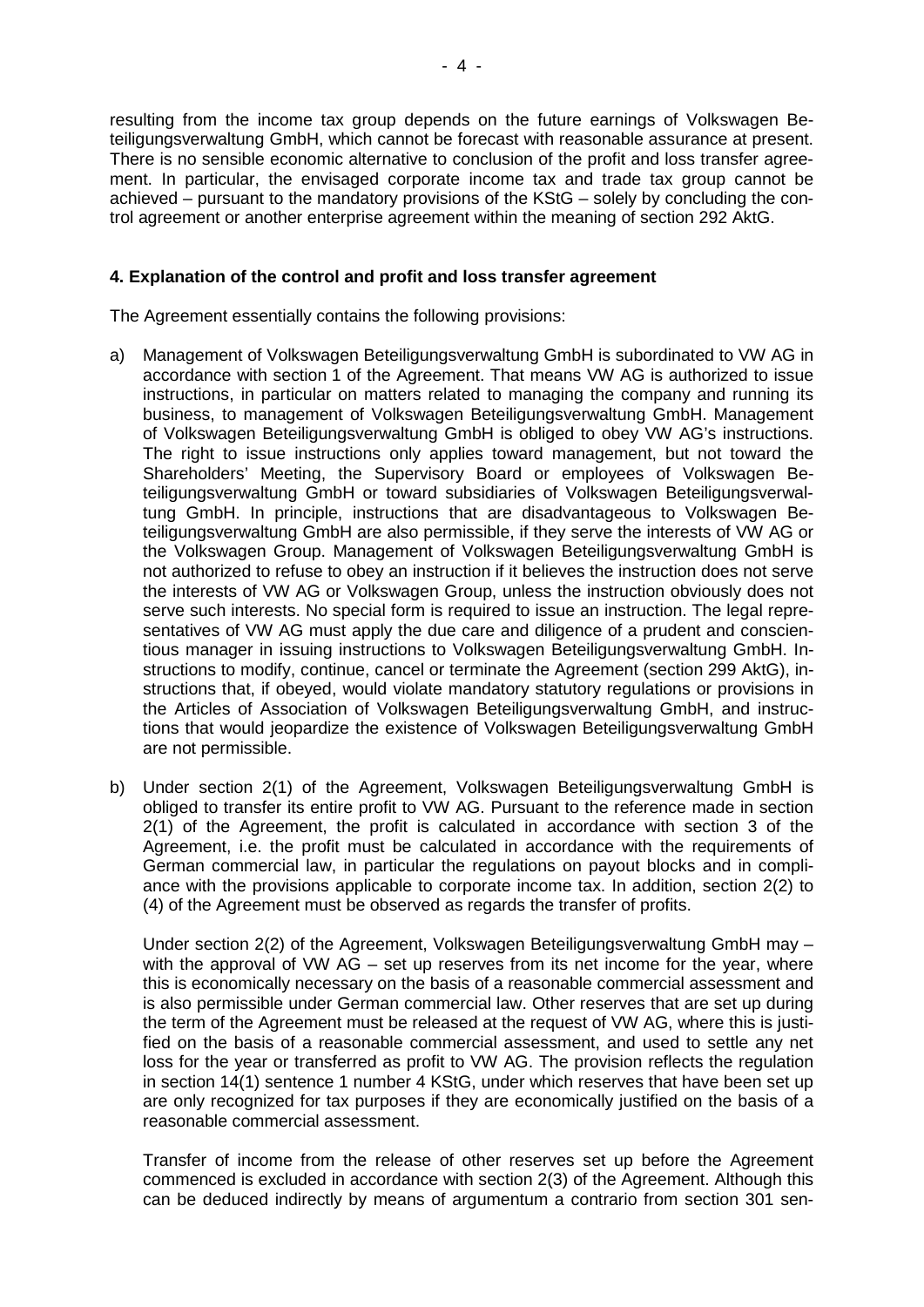tence 2 AktG, the explicit arrangement in section 2(3) of the Agreement ensures legal clarity and certainty.

Under section 2(4) of the Agreement, the provisions of sections 291 ff. AktG, in particular sections 300 number 1 and 301 AktG, must be observed. In accordance with section 300 number 1 AktG, the amount, after adding any capital reserve, which is required in order to fill up, within the first five fiscal years commencing during the term of the Agreement or after completion of a capital increase, the legal reserve in equal installments to one-tenth of the share capital or a higher proportion specified by the Articles of Association, but in any event not less than the amount specified section 300 number 2 AktG, must be transferred to the legal reserve. In accordance with section 301 sentence 1 AktG, a company may – irrespective of any agreements made regarding the calculation of the profit to be transfered – in no event transfer as profit an amount exceeding the annual net profit accruing without such profit transfer, after deducting any loss carried forward from the previous year, the amount to be transferred to the legal reserve pursuant to section 300 AktG and the undistributable, restricted amount pursuant to section 268(8) of the German Commercial Code (hereinafter referred to as HGB). If amounts have been transferred to other profit reserves during the term of the Agreement, such amounts may be withdrawn from the other profit reserves in accordance with section 301 sentence 2 AktG and transferred as profit.

- c) Section 3 of the Agreement specifies that the profit and loss of Volkswagen Beteiligungsverwaltung GmbH must be calculated in accordance with the requirements of German commercial law, in particular the regulations on payout blocks and in compliance with the provisions applicable to corporate income tax. The dynamic reference ensures that, even in the event of changes to the provisions of the KStG, the provisions of relevance to the Agreement must be heeded.
- d) Under section 4(1) of the Agreement, VW AG is obliged to compensate any losses of Volkswagen Beteiligungsverwaltung GmbH occurring during the term of the Agreement in accordance with the applicable version of section 302 AktG. This obligation does not apply if the loss can be compensated by amounts that were transferred to the other profit reserves in accordance with section 272(3) HGB during the term of the Agreement being withdrawn from the other profit reserves. This obligation to compensate losses ensures that equity existing at the beginning of the Agreement is not reduced during its term. As a result, the financial interests of Volkswagen Beteiligungsverwaltung GmbH, its shareholders and its creditors are protected.

Under section 4(2) of the Agreement, the applicable version of sections 291 ff. AktG must also be complied with. The dynamic reference ensures that, even in the event of changes to sections 291 ff. AktG, the provisions of relevance to the Agreement apply.

- e) Under section 5 sentence 1 of the Agreement, VW AG is authorized at any time to inspect books and other business documents of Volkswagen Beteiligungsverwaltung GmbH. Pursuant to section 5 sentence 2 of the Agreement, management of Volkswagen Beteiligungsverwaltung GmbH must provide all information on the affairs of its company as and when requested by VW AG. In principle, this right of VW AG to obtain information already exists as a product of the right to issue instructions in accordance with section 1 of the Agreement and is necessary to enable VW AG to exercise its right to issue instructions effectively. The arrangement in section 5 of the Agreement serves to clarify and concretely specify and flesh out the right of VW AG to obtain information and the obligation of Volkswagen Beteiligungsverwaltung GmbH to provide information.
- f) In accordance with section 6(1), the Agreement becomes effective retroactively as of the start of the current fiscal year of Volkswagen Beteiligungsverwaltung GmbH upon being entered in the Commercial Register at the domicile of Volkswagen Beteiligungsverwal-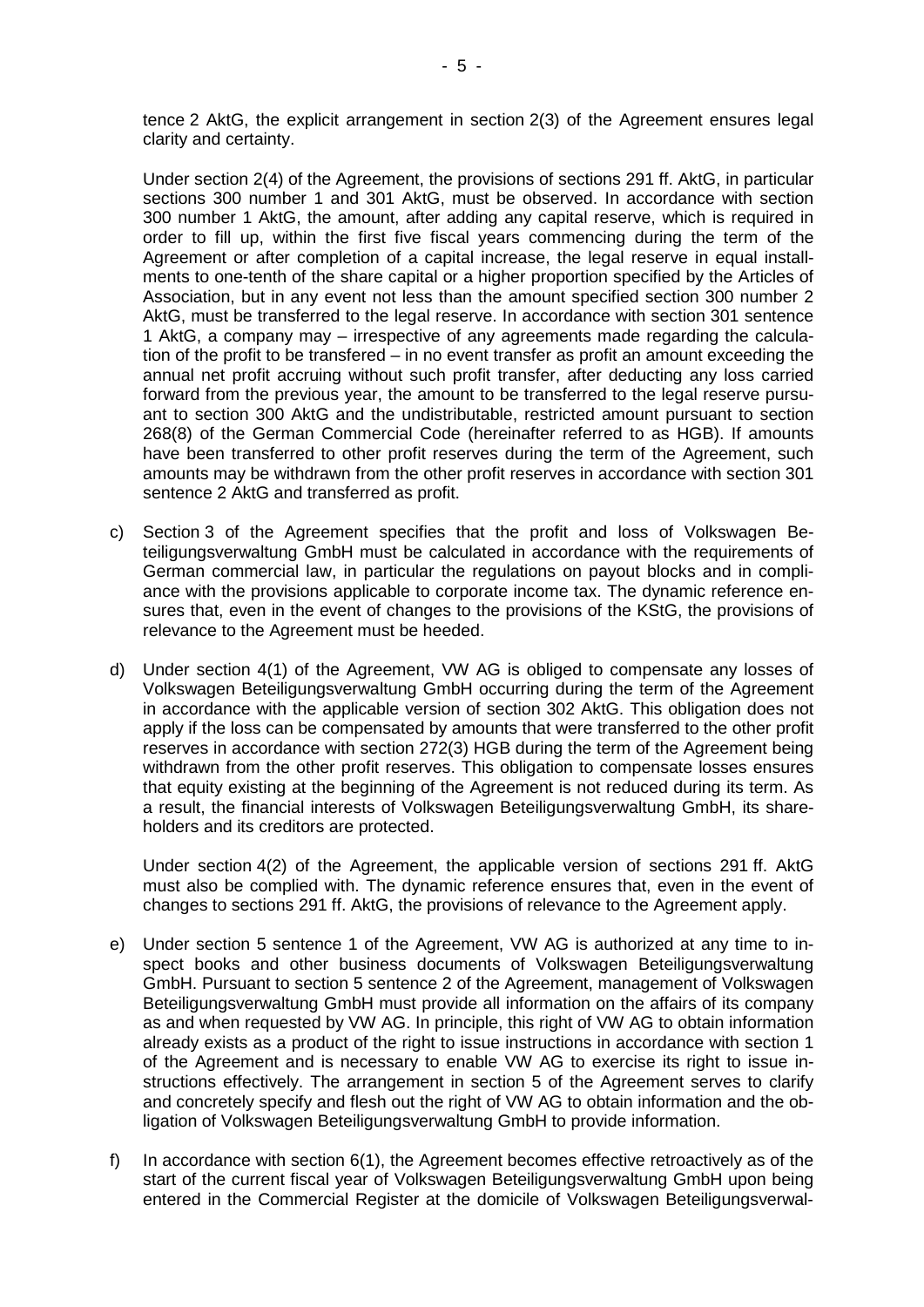tung GmbH. That ensures in particular that the arrangement on transfer of profits applies as of the beginning of fiscal year 2017. However, the retroactive effect of the Agreement does not extend to the right to issue instructions described in a), since a right to issue instructions cannot be agreed with retroactive effect. It is instead the case, pursuant to section 6(2) of the Agreement, that the right to issue instructions only comes into effect when the Agreement has been entered in the Commercial Register at the domicile of Volkswagen Beteiligungsverwaltung GmbH.

Pursuant to section 6(3) sentences 1 and 2 of the Agreement, the Agreement is concluded for an indefinite period of time and cannot be terminated before ten years have elapsed after the end of the current fiscal year. That ensures that the requirements for the envisaged tax unity are met, since the Agreement must be concluded for at least five years in accordance with section 14(1) sentence 1 number 3 KStG. Since VW AG and Volkswagen Beteiligungsverwaltung GmbH also regard their group affiliation as a longterm relationship, a shorter minimum term motivated purely by tax considerations has been dispensed with and a minimum term of a total of ten fiscal years has been agreed. VW AG and Volkswagen Beteiligungsverwaltung GmbH cannot terminate the Agreement ordinarily during this minimum term.

In accordance with section 6(3) sentences 3 and 4, the Agreement can be terminated in writing when the minimum term ends with a period of notice of three months effective the end of the respective fiscal year of Volkswagen Beteiligungsverwaltung GmbH. In accordance with section 6(3) sentence 5 of the Agreement, the time the notice of termination is received by the other company determines whether this deadline has been observed. Termination effective the end of the fiscal year is intended to ensure that the Agreement has the same term as the respective fiscal year. The requirement for written form, like the arrangement under section 6(3) sentence 5 of the Agreement on the time at which the notice of termination is received, serves to clarify the procedure to be observed and so create legal certainty for VW AG and Volkswagen Beteiligungsverwaltung GmbH.

Apart from the right to terminate the Agreement ordinarily, there is also a right under the law to terminate it for cause in accordance with section 297 AktG. That means VW AG and Volkswagen Beteiligungsverwaltung GmbH can terminate the Agreement for an important reason without notice. An important reason exists if, taking into account all the circumstances, the Party wishing to terminate the Agreement can no longer be reasonably expected to continue the contractual relationship. That is the case, for example, if it is likely that VW AG will not be able to fulfill its obligations arising from the Agreement. Notice of termination for cause must be given in writing.

If the Agreement ends, section 6(4) of the Agreement stipulates that VW AG must provide the creditors of Volkswagen Beteiligungsverwaltung GmbH with security in accordance with section 303 AktG. The obligation to provide security exists in accordance with section 303 AktG toward creditors whose claims had arisen before registration of the end of the Agreement in the Commercial Register had been announced in accordance with section 10 HGB, provided that the creditors have applied to VW AG for such purpose within six months from the date of announcement of such registration. Creditors who, in the case of insolvency proceedings, have a right to preferential satisfaction from a fund that has been established pursuant to statutory provisions for their protection and is subject to governmental supervision shall not have the right to demand security. In lieu of security, VW AG may guarantee the claim, in which case section 349 HGB, which excludes the benefit of discussion, shall not apply.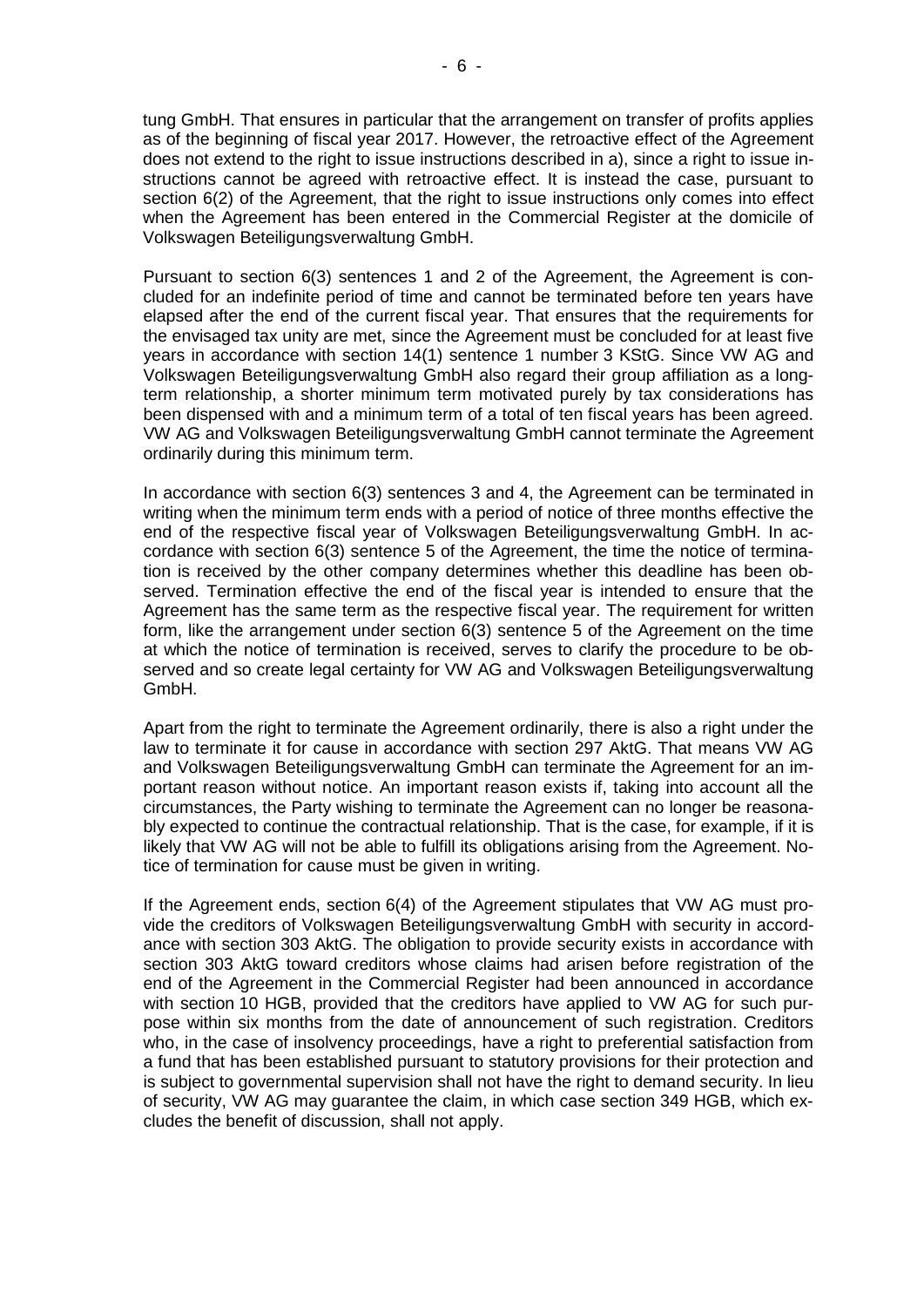#### **5. No compensation and no settlement, no auditing of the Agreement**

VW AG directly holds all the shares in Volkswagen Beteiligungsverwaltung GmbH. There are no outside shareholders. Consequently, no compensation payments or settlements must be granted to outside shareholders in accordance with sections 304 and 305 AktG. In addition, no auditing of the Agreement in accordance with section 293b(1) AktG and no audit report in accordance with section 293e AktG is required. Since no compensation payments and settlements have to be made, there is also no need to assess the value of the contracting companies in order to determine reasonable compensation or a reasonable settlement.

# **6. Consequences for the stake of shareholders**

Pursuant to the Agreement, Volkswagen Beteiligungsverwaltung GmbH subordinates management of its company to VW AG, which is thus authorized to issue instructions to management of Volkswagen Beteiligungsverwaltung GmbH. In accordance with the Agreement, Volkswagen Beteiligungsverwaltung GmbH also undertakes to transfer its entire profit to VW AG. On the other hand, VW AG is obliged to compensate any net loss for the year that otherwise arises at Volkswagen Beteiligungsverwaltung GmbH during the term of the agreement. Apart from that, there are no special consequences for the shareholders of VW AG, in particular because there are no outside shareholders of Volkswagen Beteiligungsverwaltung GmbH and so no compensation or settlement is owed.